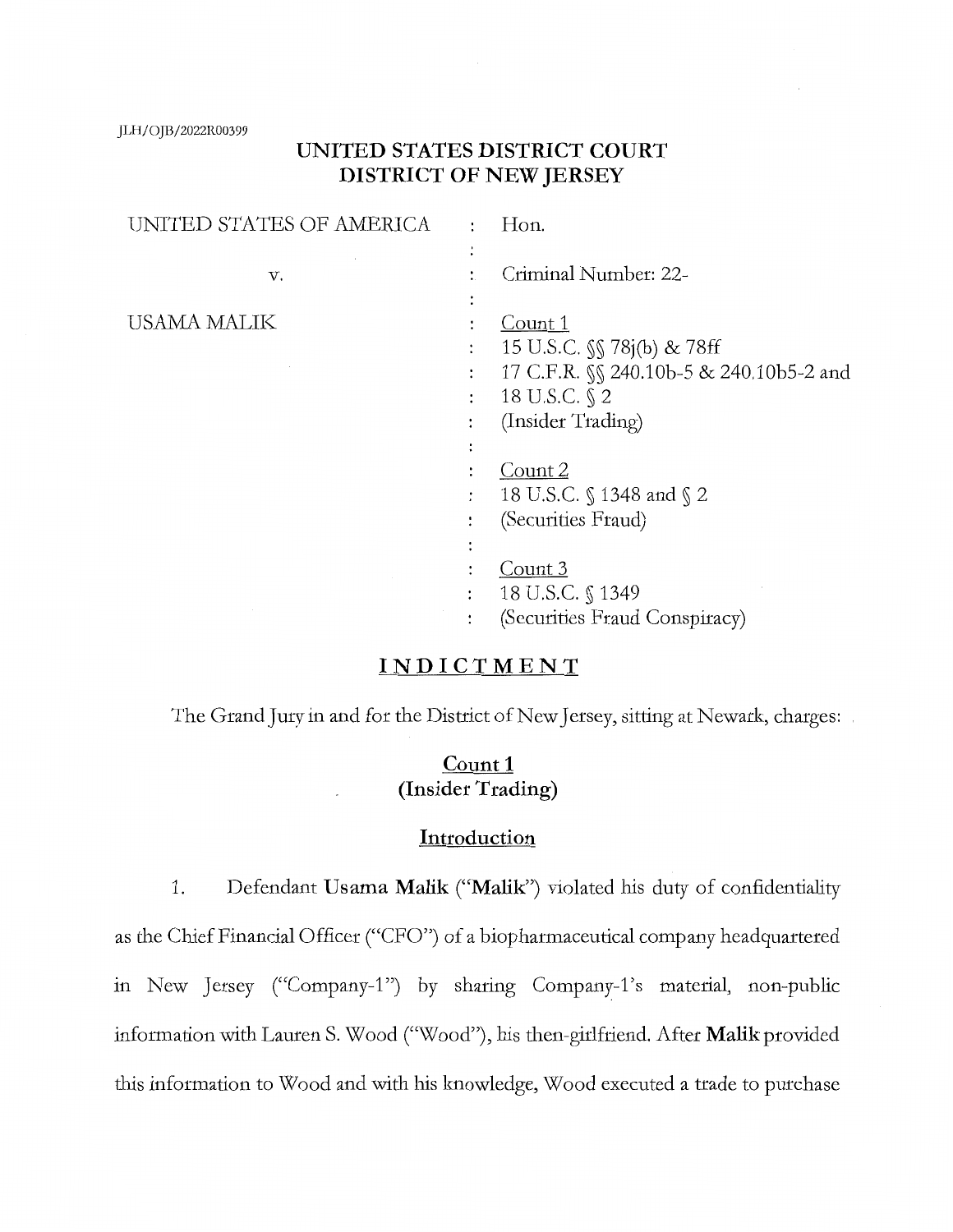approximately 7,000 shares of Company-1 stock, ultimately realizing gross profits of approximately \$213,618.

## **Relevant Individuals and Entities**

2. At all times relevant to this Indictment:

a. Company-1 was a publicly traded company listed on the NASDAQ Stock Exchange, with headquarters in Morris Plains, New Jersey. It developed, manufactured, and sold biotechnology products that were used, among other things, to detect and treat cancer. In or about October 2020, another biopharmaceutical company ("Company-2") acquired Company-1 for approximately \$21 billion.

b. **Malik** worked at Company-1 from in or about 2018 to in or about October 2020. As CFO, **Malik** had a duty not to disclose confidential information and material, nonpublic information that he learned through his employment at Company-1, or to use such information for his benefit or the benefit of others.

c. From in or about 2018 to in or about December 2019, Wood was an employee of Company-1 and reported to **Malik.** During the insider trading scheme discussed below, she and **Malik** were in a romantic relationship and lived together at a residence in Washington, D.C.

d. The NASDAQ Stock Exchange is a United States stock exchange with servers located in New Jersey and elsewhere.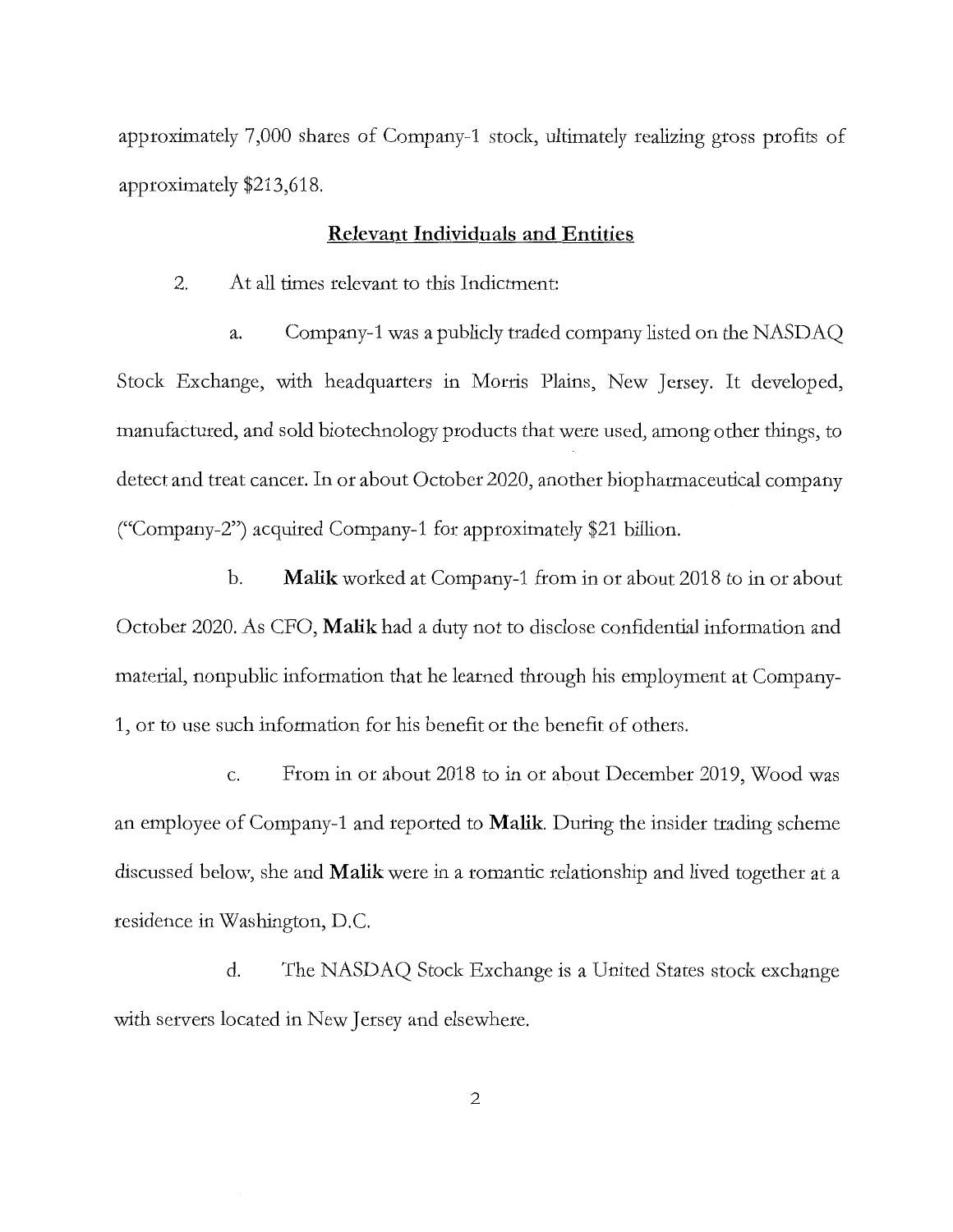#### **The Insider Trading Scheme**

3. From on or about April 2, 2020 through at least in or about August 2020, in the District of New Jersey, and elsewhere, defendant

#### **USAMAMALIK**

did unlawfully, willfully, and knowingly, directly and indirectly, by the use of the means and instiumentalities of interstate commerce and of the mails, and of the facilities of national securities exchanges, use and employ, in connection with the purchase and sale of securities registered on a national securities exchange, manipulative and deceptive devices and contrivances, in violation of Title 17, Code of Federal Regulations, Section 240.l0b-5, by (a) employing devices, schemes, and artifices to defraud; (b) making untrue statements of material facts and omitting to state material facts necessary in order to make the statements made, in the light of the circumstances under which they were made, not misleading; and (c) engaging in acts, practices, and courses of business which operated and would operate as a fraud and deceit upon persons—that is, by providing material, non-public information concerning Company-1 to another, in anticipation that the individual would execute securities transactions using such information, and who did execute securities transactions using such information, in breach of a duty of trust and confidence that was owed directly, indirectly, and derivatively to the issuer of those securities, the shareholders of the issuer, and to other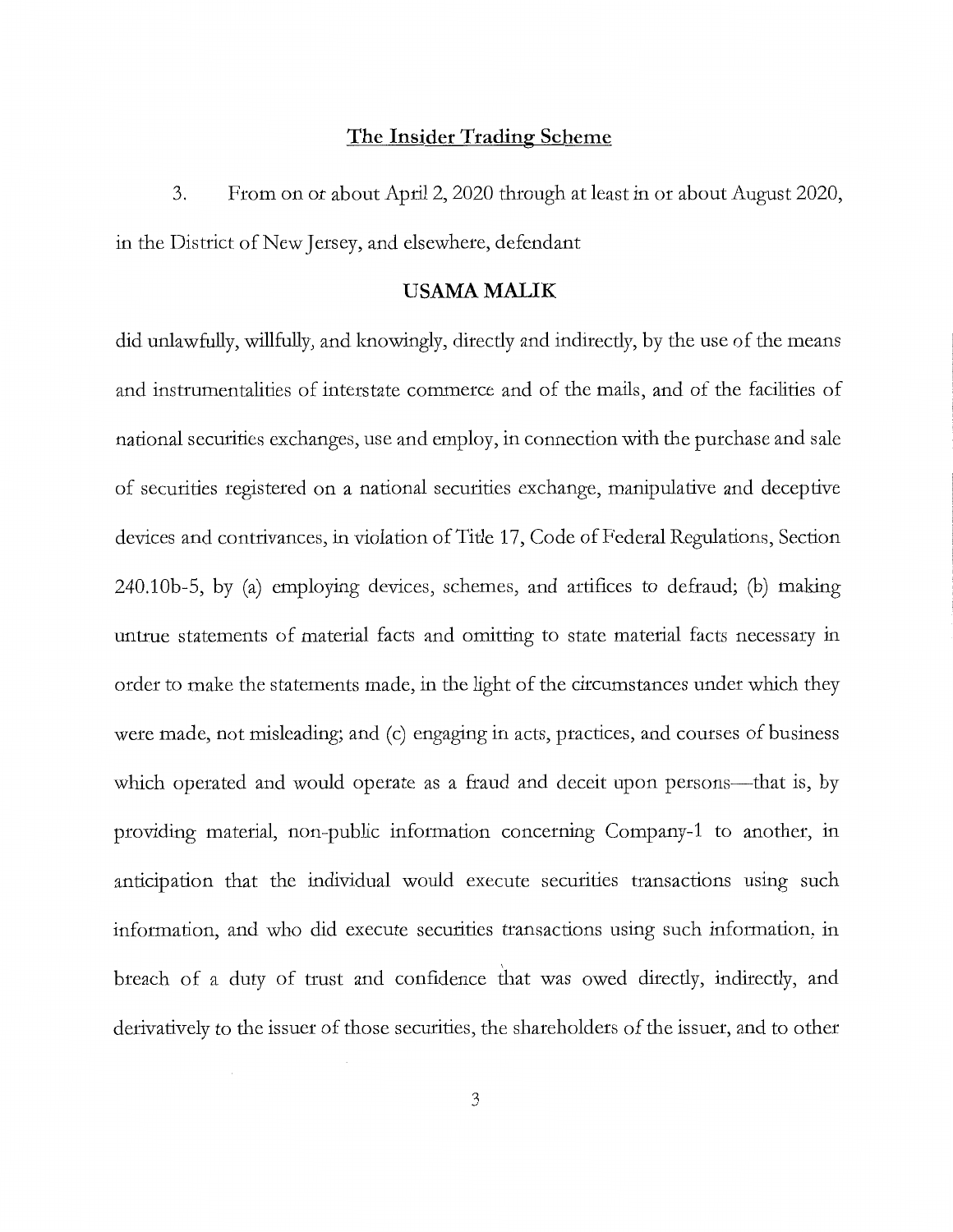persons who were the source of the material, non-public information.

#### **Goal of the Insider Trading Scheme**

4. The goal of the scheme was for **Malik** to provide another individual with material, non-public information so that the individual could profit by purchasing and selling Company-1 securities based on that information.

#### **Manner and Means of the Insider Trading Scheme**

5. It was part of the scheme that:

### **The Clinical Trial and the Material Non-Public Information**

a. In or about November 2017, Company-1 began a clinical trial, known as a Phase 3 study (the "Study"), to determine the efficacy and safety of an antibody-based drug designed to treat certain breast cancer patients who, to that point, had very limited treatment options beyond chemotherapy (the "Cancer Drug"). As part of the Study, an independent Data Safety Monitoring Committee ("DSMC"), composed of outside clinical research experts, monitored the Study's progress, which included reviewing safety and efficacy data.

b. On or about March 27, 2020, sooner than initially expected, the DSMC informed Company-1's Chief Medical Officer (the "CMO") that because of potential difficulties in obtaining new data during the COVID-19 pandemic, it wanted to seek permission from the FDA to perform its final analysis based on data that it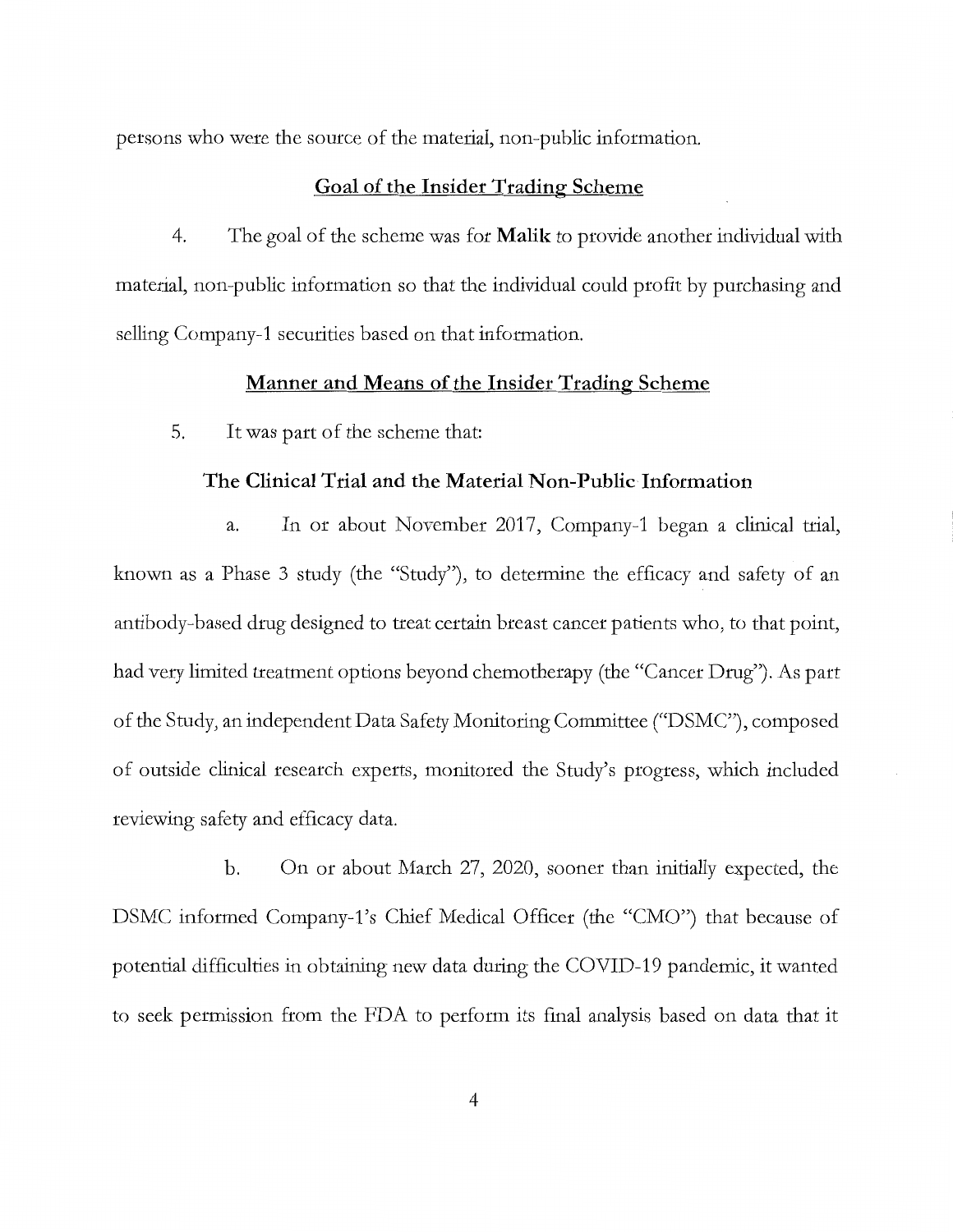already had. Soon after, the FDA scheduled a conference call with the CMO and DSMC for on or about Thursday, April 2, 2020, from approximately 4:30 p.m. to 5:00 p.m. (the "Conference Call").

c. During the Conference Call and in a follow-up email, the CMO learned for the first time that: (i) the DSMC was recommending halting the Study based on compelling evidence of efficacy, meaning that the data had shown that the Cancer Drug was safe and effective; and (ii) the FDA did not object to that decision, signaling a far greater likelihood that the FDA would fully approve the Cancer Drug (collectively, the "Material Non-Public Information"). This information had significant financial implications, including a likely increase in Company-1's stock price once the Material Non-Public Information became public.

d. Following the Conference Call, the CMO informed Company-i's Chief Executive Officer of the Material Non-Public Information.

## **Malik Learns the Material Non-Public Information and Provides It to Wood, Who Trades on It**

e. Later that evening, **Malik** learned about the Material Non-Public Information from Company i's CEO. **Malik** and the CEO discussed by telephone and text message the plan to announce the Material Non-Public Information to investors several days later.

f. That same evening, shortly after learning the Material Non-Public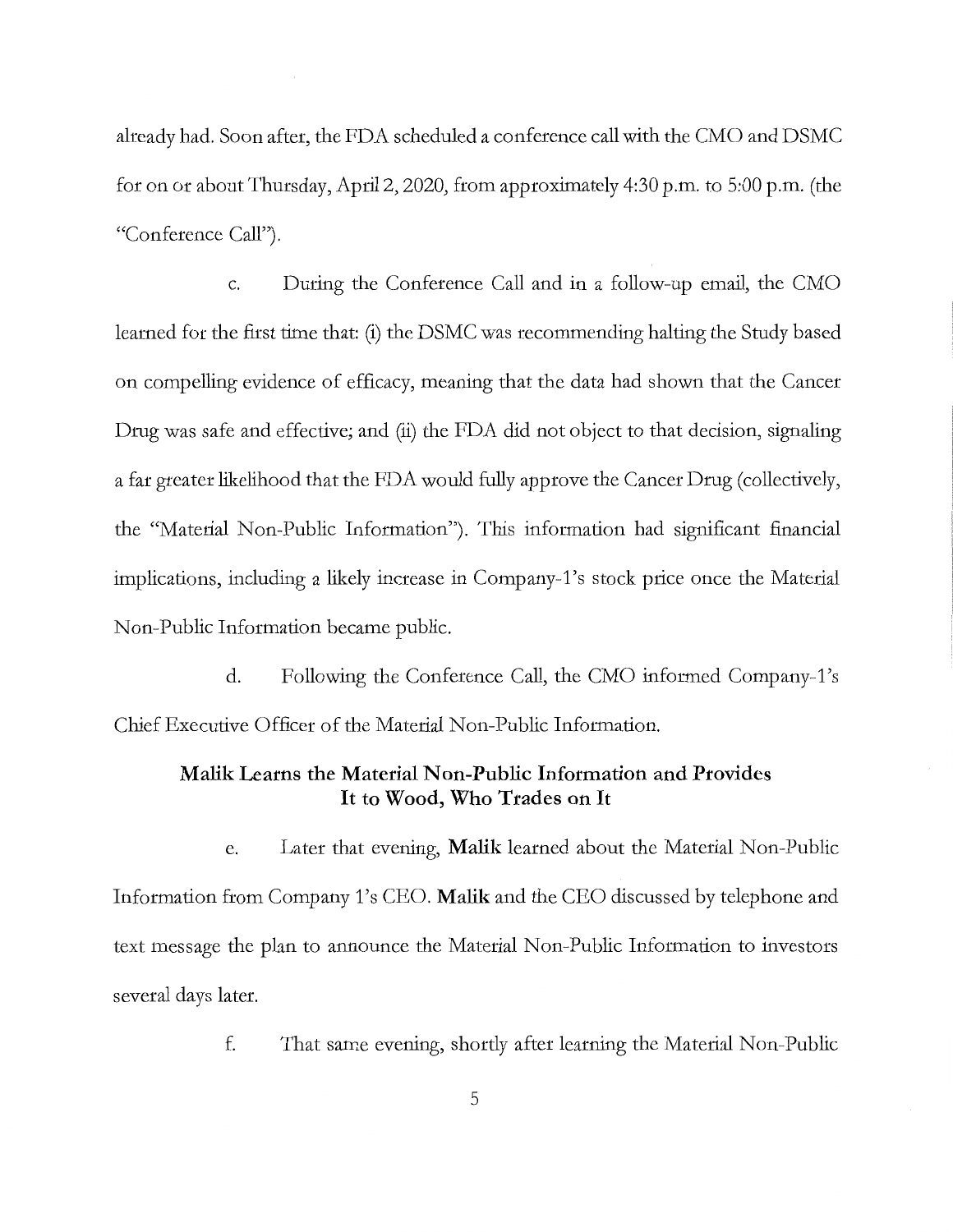Information from the CEO, **Malik** disclosed it to Wood and advised her, in substance, that this was the time to buy Company-1 stock, meaning before the public announcement of the Material Non-Public Information.

g. On or about April 2, 2020, at approximately 8:48 p.m.-shortly after **Malik** provided Wood a benefit by sharing with her the Material Non-Public Information-Wood placed an order to purchase approximately 7,000 shares of Company-1 stock at approximately \$10.25 per share (the "Trade"), which was the **bid**  price when the markets had closed earlier that day. The next morning, on or about April 3, 2020, Wood's Trade was completed at the price of approximately \$9.20 per share, resulting in Wood purchasing approximately 7,000 Company-1 shares for approximately \$64,400.

h. In or about the same time period, **Malik** also provided the Material Non-Public Information to benefit a number of his relatives, who, with Malik's knowledge, traded in Company-1 stocks before the information became public.

**1.** In or about the same time period that Wood and **Malik**'s relatives placed and completed their trades relying upon the Material Non-Public Information, market analysts were downgrading their outlook for Company-1 stock. For example, on or about the morning of April 3, 2020, it was publicly reported that an analyst from a prominent financial institution "double downgraded shares of [Company-1] from Buy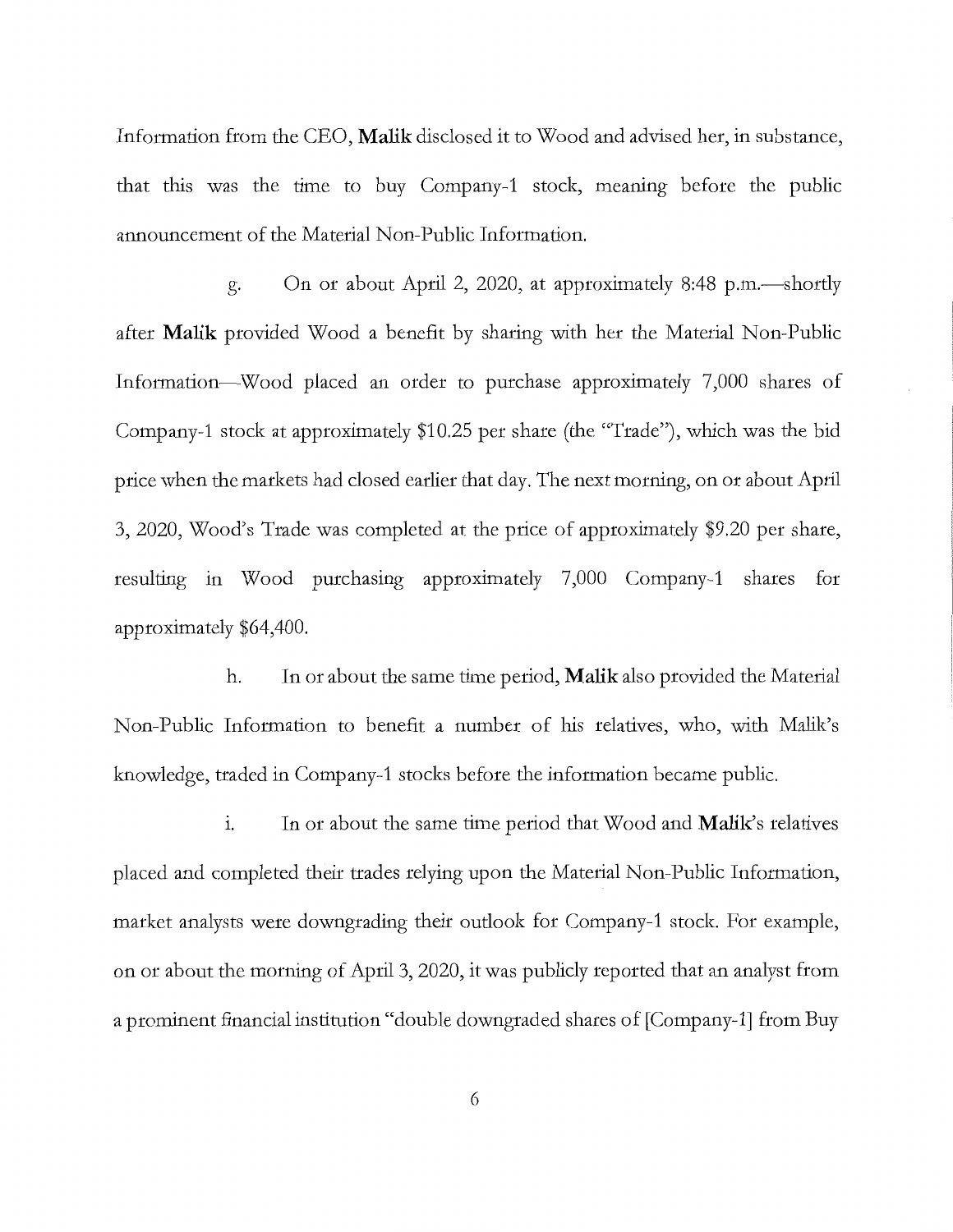to Sell and lowered the price target" to \$5 per share, "suggesting roughly 53% downside."

J. In addition to giving Wood the Material Non-Public Information, **Malik** had previously provided financial assistance to Wood by lending her money on or about December 5, 2019.

## **The Material Non-Public Information Becomes Public**

k. On or about April 6, 2020, Company-1 issued a press release (the "Press Release") announcing that the Study would be halted due to compelling data of the Cancer Drug's efficacy. Following the Press Release, the price of Company-1 stock, at market close, increased to approximately \$18.78 per share, approximately 99.79 percent higher than the share price at the close of previous trading day.

**1.** As a result of the price increase, Wood more than doubled her investment.

m. **Malik's** relatives who had traded on the Material Non-Public Information also profited from the price increase.

n. On or about April 22, 2020, Company-1 publicly announced that the FDA had granted accelerated approval of the Cancer Drug, which caused Company-1 stock price to increase again.

o. On or about July 6, 2020, Wood sold the 7,000 shares she

7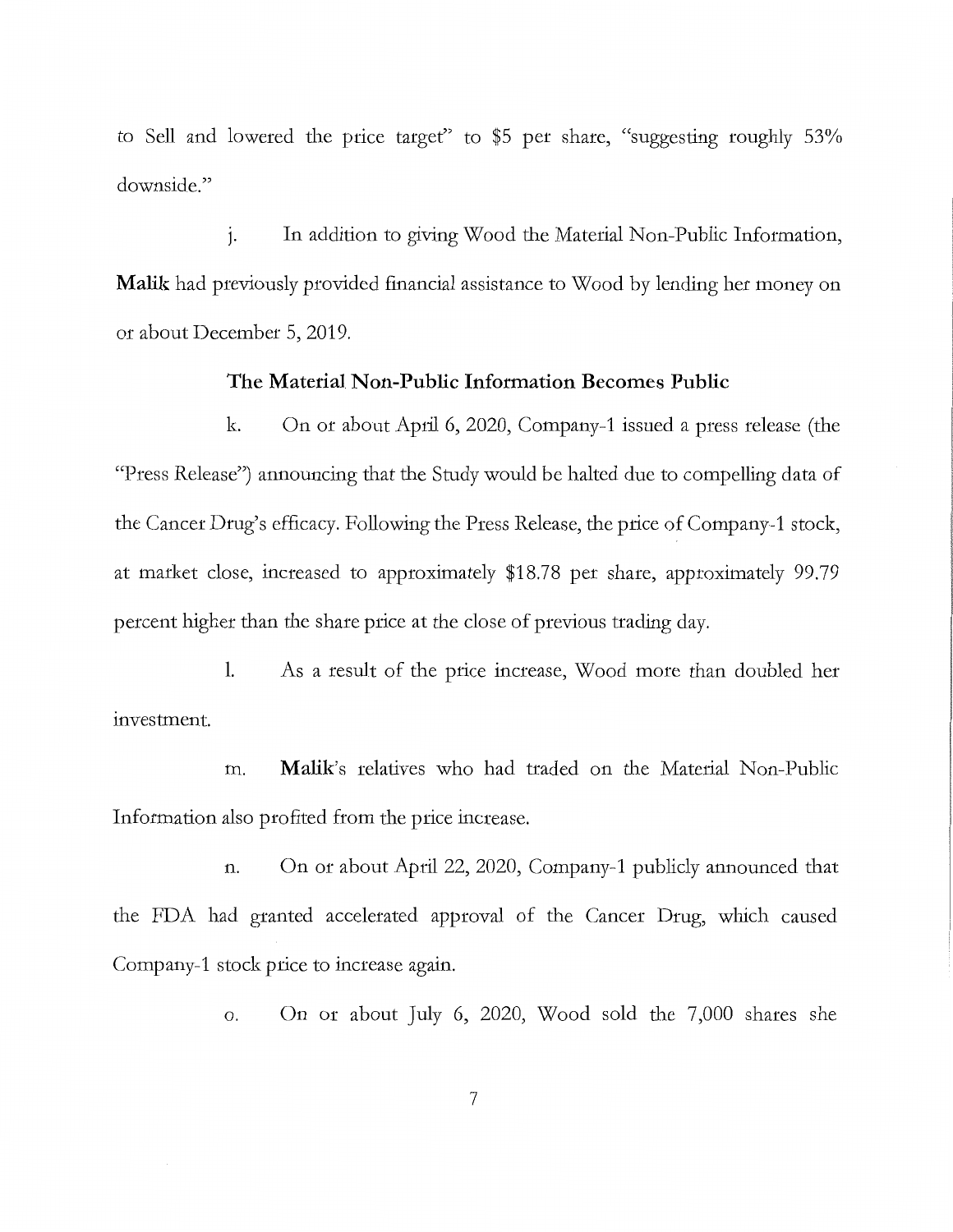purchased in the Trade for a total of approximately \$278,018, at the price of approximately \$39.7169 per share. As a result, Wood profited approximately \$213,618 on the Trade from her initial \$64,400 investment.

## **Malik Conceals Information and Provides False Statements to FINRA**

p. The Financial Industry Regulatory Authority ("FINRA") is a government-authorized not-for-profit organization that regulates broker-dealers to ensure fairness and honesty in the U.S. securities industiy.

q. After the Material Non-Public Information became public, -FINRA began investigating trading in Company-1 securities shortly before the announcement of the Material Non-Public Information, and **Malik** provided false information when asked about his communications with Wood.

r. On or about July 10, 2020, as part of its investigation, FINRA sent Company-1 an information request letter (the "FINRA Letter") and instiucted that it be circulated to all Company-1 officers and directors, which included **Malik.** The FINRA Letter asked **Malik** (and the others who received it) to "provide a detailed description of any past or present relationship" he had with people or entities named on an enclosed list, which included Wood's name.

s. By correspondence dated on or about August 20, 2020, Company-1 sent FINRA its responses to the FINRA Letter, which included **Malik's** disclosures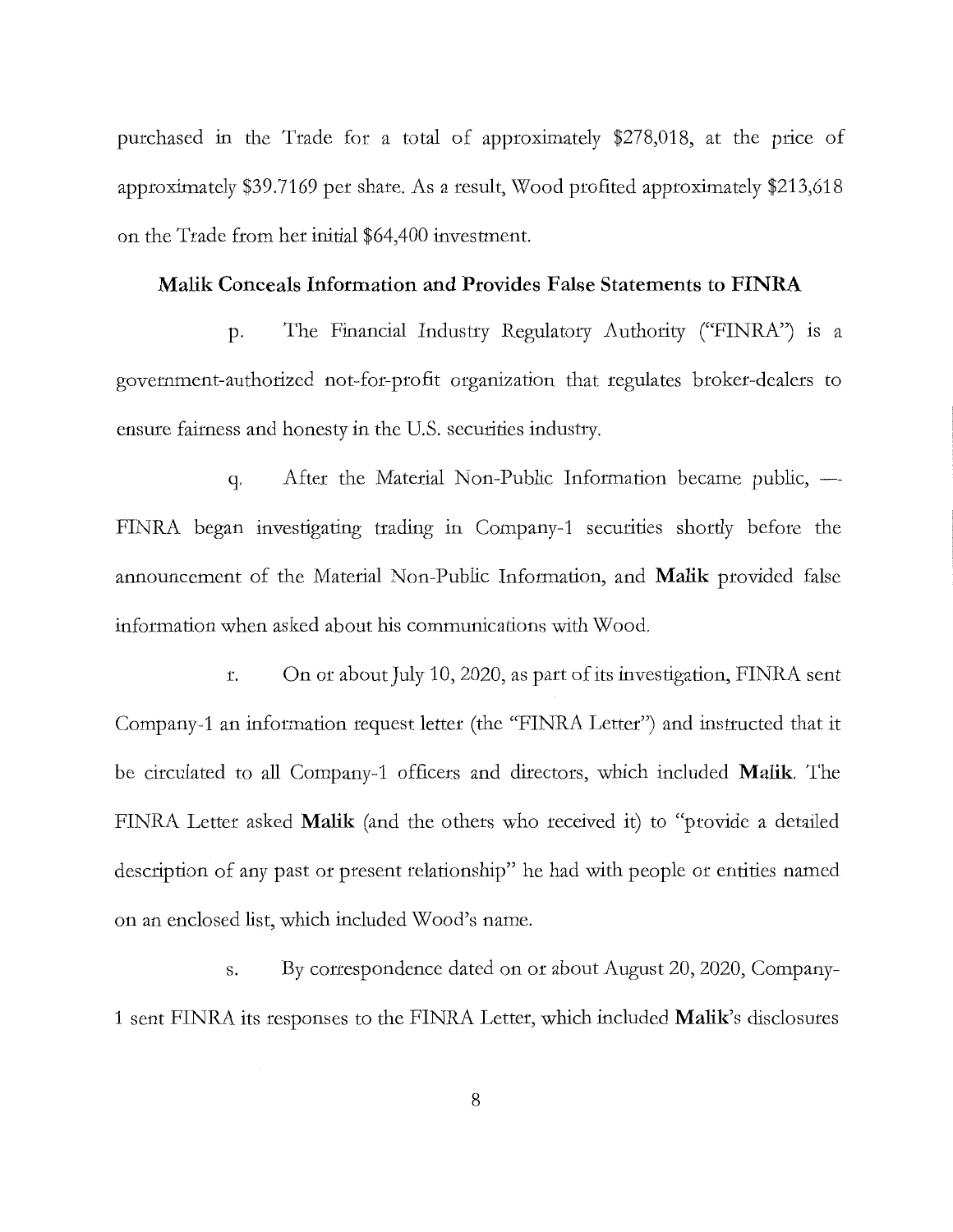about his relevant relationships. Those disclosures did not mention Wood.

t. On or about August 21, 2020, FINRA sent Company-1 a followup request for information specifically pertaining to relationships with Wood. In Company-i's response, **Malik** concealed the extent of his relationship with Wood, describing her only as a "former colleague," and failing to mention their romantic and personal relationship, common home address, and frequent communications. Instead, **Malik** falsely stated, "I have had no correspondence with [Wood] between March 27, 2020 and April 3, 2020." ·

In violation of Title 15, United States Code, Sections 78j(b) and 78ff, Title 17, Code of Federal Regulations, Sections 240.10b-5 and 240.10b5-2, and Title 18, United States Code, Section 2.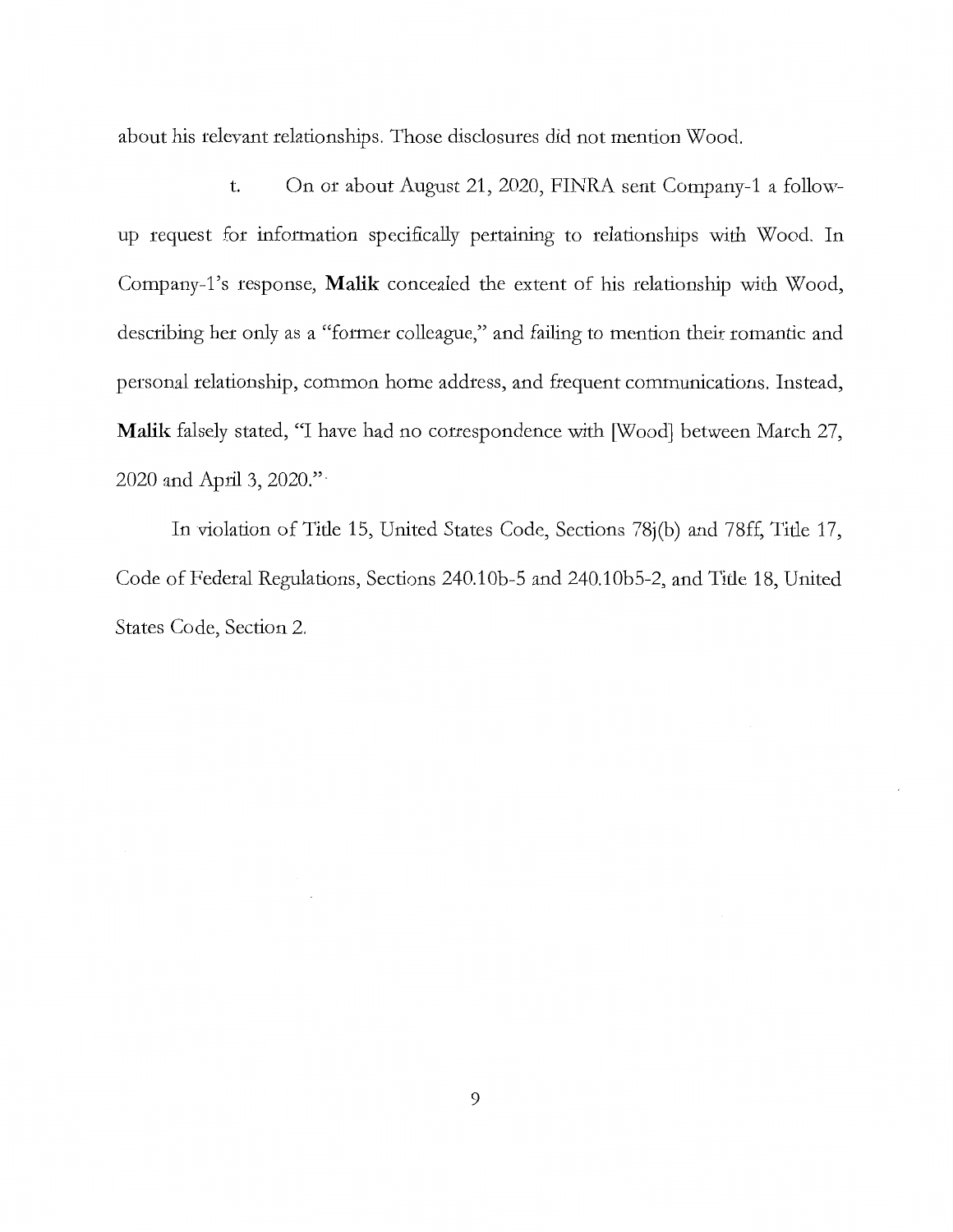## **Count2 (Securities Fraud)**

1. The allegations in paragraphs 1, 2, 4, and 5 of Count 1 are repeated as though realleged here.

2. From on or about April 2, 2020 through at least in or around August 2020, in the District of New Jersey, and elsewhere, defendant

## **USAMAMALIK**

did knowingly and intentionally execute and attempt to execute a scheme and artifice to (a) defraud persons in connection with securities of an issuer with a class of securities registered under Section 12 of the Securities Exchange Act of 1934 and that was required to file reports under Section 15(d) of the Securities Exchange Act of 1934; (b) obtain, by means of false and fraudulent pretenses, representations, and promises, money and property in connection with the purchase and sale of securities of an issuer with a class of securities registered under Section 12 of the Securities Exchange Act of 1934 and that was required to file reports under Section  $15(d)$  of the Securities Exchange Act of 1934, that is, by scheming to defraud Company-1 by misappropriating confidential business information related to Company-i's efforts to obtain FDA approval for a breast cancer treatment and then providing that information to another, in anticipation that the individual would execute securities transactions using such information, and who did execute securities transactions using such information.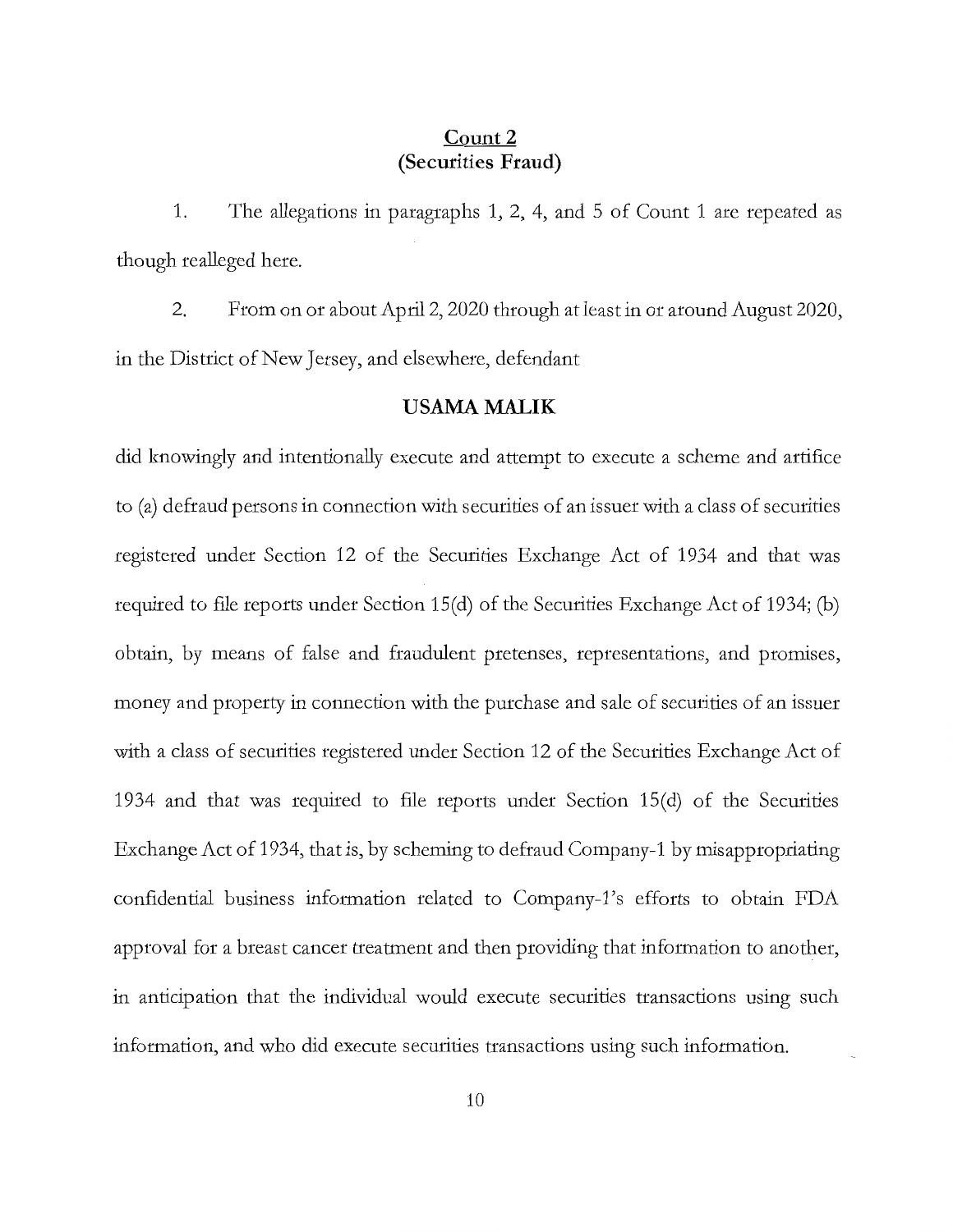In violation of Title 18, United States Code, Sections 1348 and 2.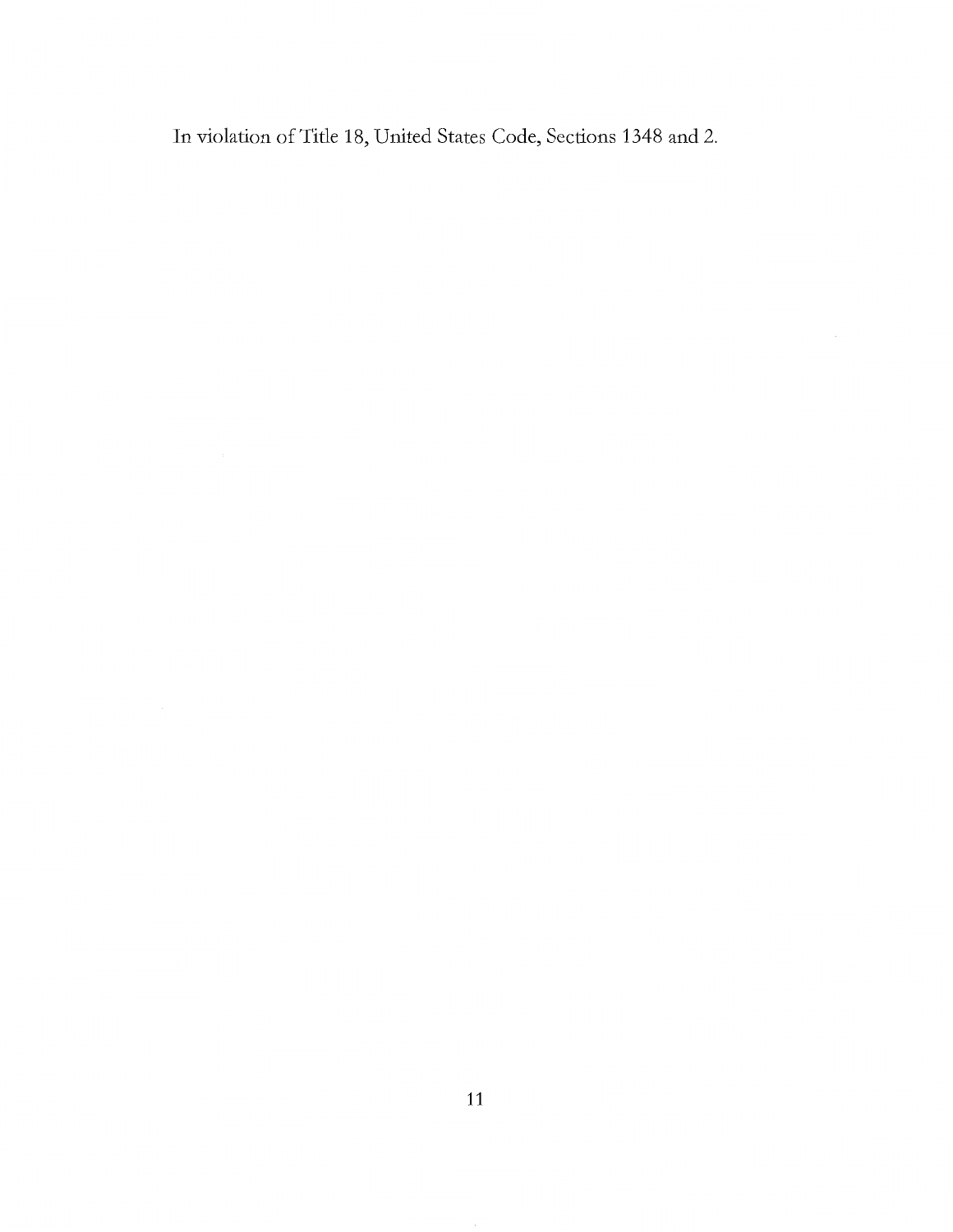# **Count3 (Securities Fraud Conspiracy)**

1. The allegations in paragraphs 1, 2, 4, and 5 of Count 1 are repeated as though realleged here.

2. From on or about April 2, 2020 through at least in or around August 2020, in the District of New Jersey, and elsewhere, defendant

# **USAMAMALIK**

did knowingly and intentionally conspire and agree with Wood to commit secutities fraud, contrary to Title 18, United States Code, Section 1348.

In violation of Title 18, United States Code, Section 1349.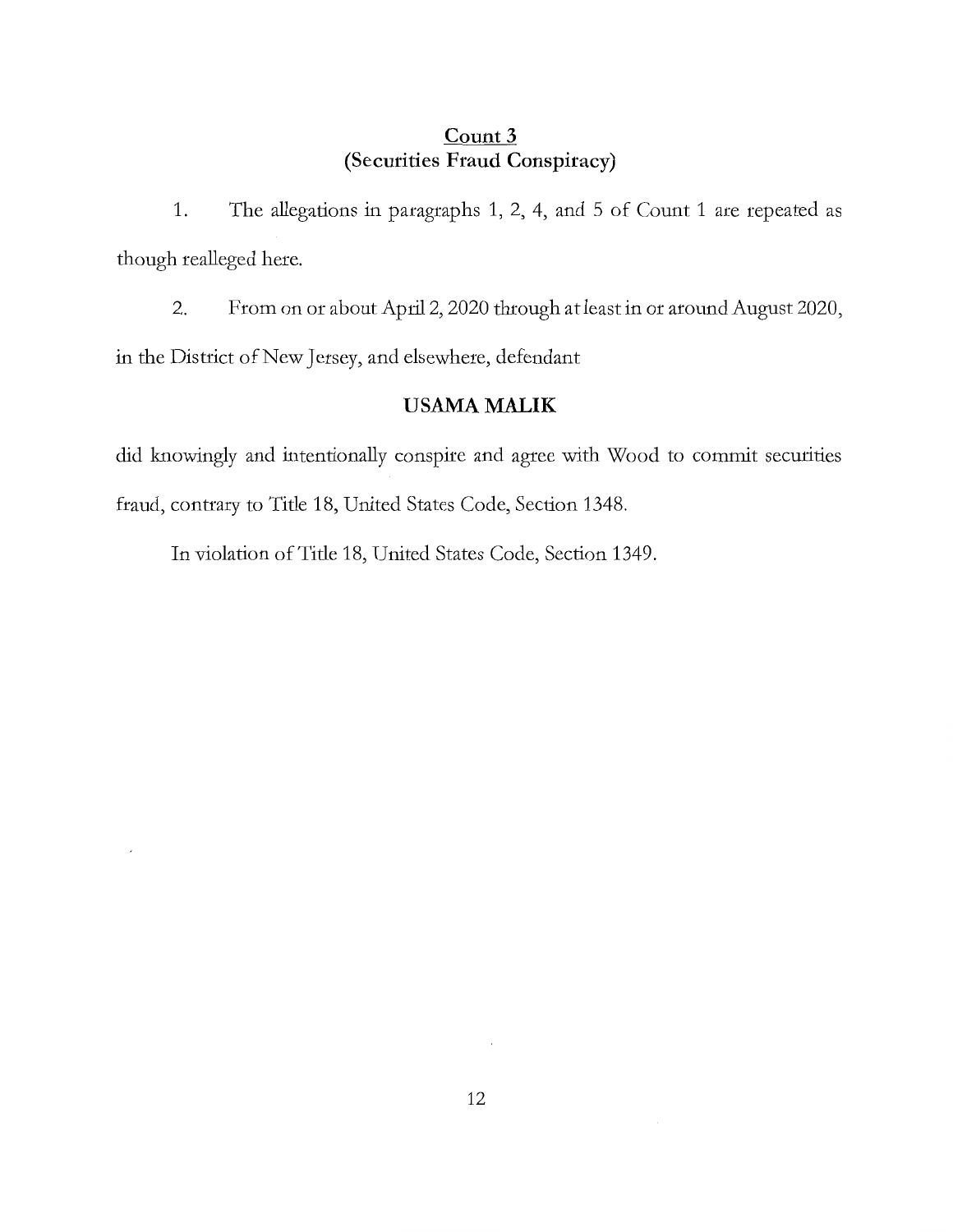#### **FORFEITURE ALLEGATION**

1. As the result of committing the offenses constituting specified unlawful activity as defined in 18 U.S.C.  $\int$  1956(c)(7), as alleged in Counts 1, 2, and 3 of this Indictment, defendant **Usama Malik** shall forfeit to the United States, pursuant to 18 U.S.C. § 981(a)(1)(C) and 28 U.S.C. § 2461(c), all property, real and personal, that constitutes or is derived from proceeds traceable to the commission of the offenses charged in Counts 1, 2, and 3 and all property traceable thereto.

## Substitute Assets Provision

2. If any of the above-described forfeitable property, as a result of any act or omission of the defendant:

- (a) cannot be located upon the exercise of due diligence;
- (b) has been transferred or sold to, or deposited with, a third person;
- ( c) has been placed beyond the jurisdiction of the Court;
- ( d) has been substantially diminished in value; or
- (e) has been commingled with other property which cannot be subdivided without difficulty;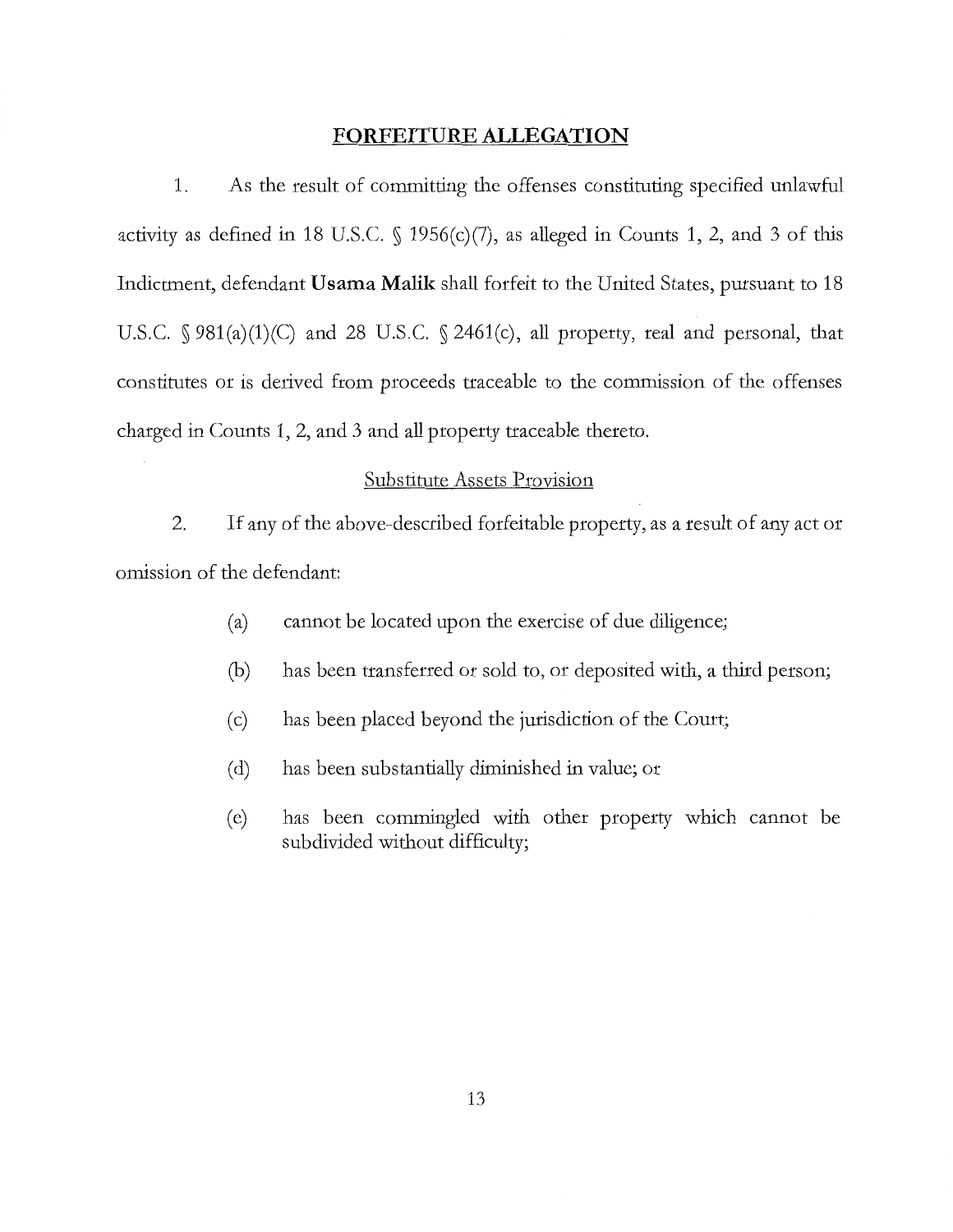it is the intent of the United States, pursuant to 21 U.S.C. § 853(p), as incorporated by 28 U.S.C. § 2461(c), to seek forfeiture of any other property of the defendant up to the value of the above forfeitable property.

A TRUE BILL

FOREPERSON

Philip R. Felly

United States Attorney